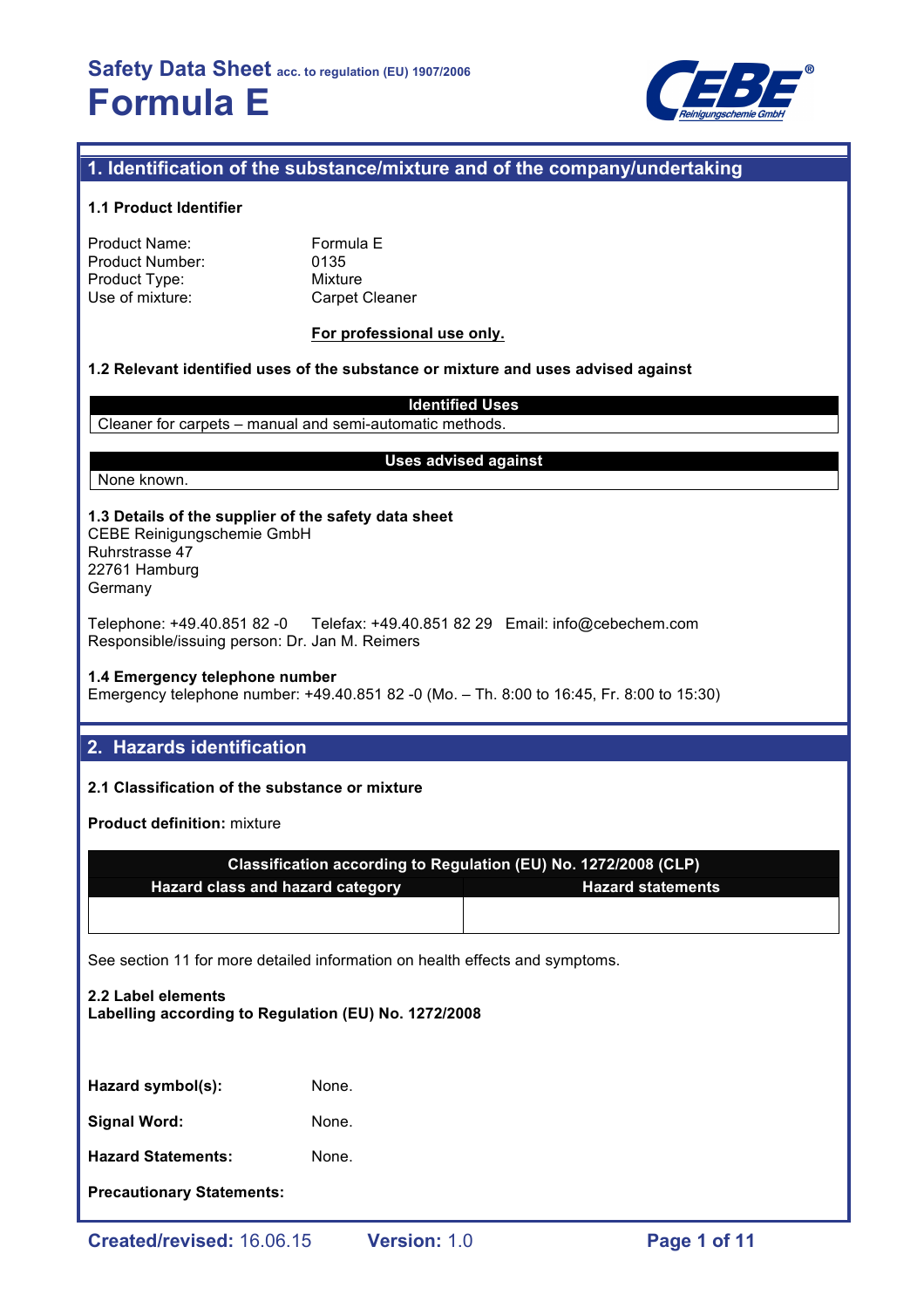

| <b>Prevention:</b>                   | None. |
|--------------------------------------|-------|
| <b>Reaction:</b>                     | None. |
| Storage:                             | None. |
| Disposal:                            | None. |
| Additional labelling elements: None. |       |

**2.3 Other hazards**

**Other hazards that do not lead to a classification:** Not applicable.

### **3. Composition/information on ingredients**

#### **3.2 Mixtures**

| <b>Hazardous</b><br><b>Components</b>                                    | <b>Identifiers</b>                                                    | $Wt.-%$  | <b>Classifcation</b><br>(EU) 1272/2008                  |  |  |
|--------------------------------------------------------------------------|-----------------------------------------------------------------------|----------|---------------------------------------------------------|--|--|
| Trisodium<br>nitrilotriacetate                                           | REACH #. 01-2119519239-36-<br>0002<br>EG: 225-768-6<br>CAS: 5064-31-3 | $1 - 5%$ | Acute Tox. 4, H302<br>Eye Dam. 2, H319<br>Carc. 2, H351 |  |  |
| See section 16 for the full wording of the above mentioned H-statements. |                                                                       |          |                                                         |  |  |

At the time of creation of this data sheet no further ingredients were classified as hazardous to health or environment or were contained in concentrations that did not mandate their mention in this section.

### **4. First aid measures**

#### **4.1 Description of first aid measures**

**Eye contact**: Immediately flush eyes with plenty of water, occasionally lifting the upper and lower eyelids. Check for and remove any contact lenses. In case of irritation consult a physician.

**Inhalation**: Remove victim to fresh air and keep at rest in a position comfortable for breathing. Get medical attention if symptoms occur.

**Skin contact:** Flush contaminated skin with plenty of water. Remove contaminated clothing and shoes. Get medical attention if symptoms occur.

**Ingestion:** Rinse mouth with water. Do not induce vomiting unless directed to do so by medical personnel. Get medical attention if symptoms occur.

**Protection of first-aiders:** No action shall be taken involving any personal risk or without suitable training.

#### **4.2 Most important symptoms and effects, both acute and delayed**

#### **Potential acute health effects**

**Eye contact:** No known significant effects or critical hazards. **Inhalation:** No known significant effects or critical hazards. **Skin contact:** No known significant effects or critical hazards.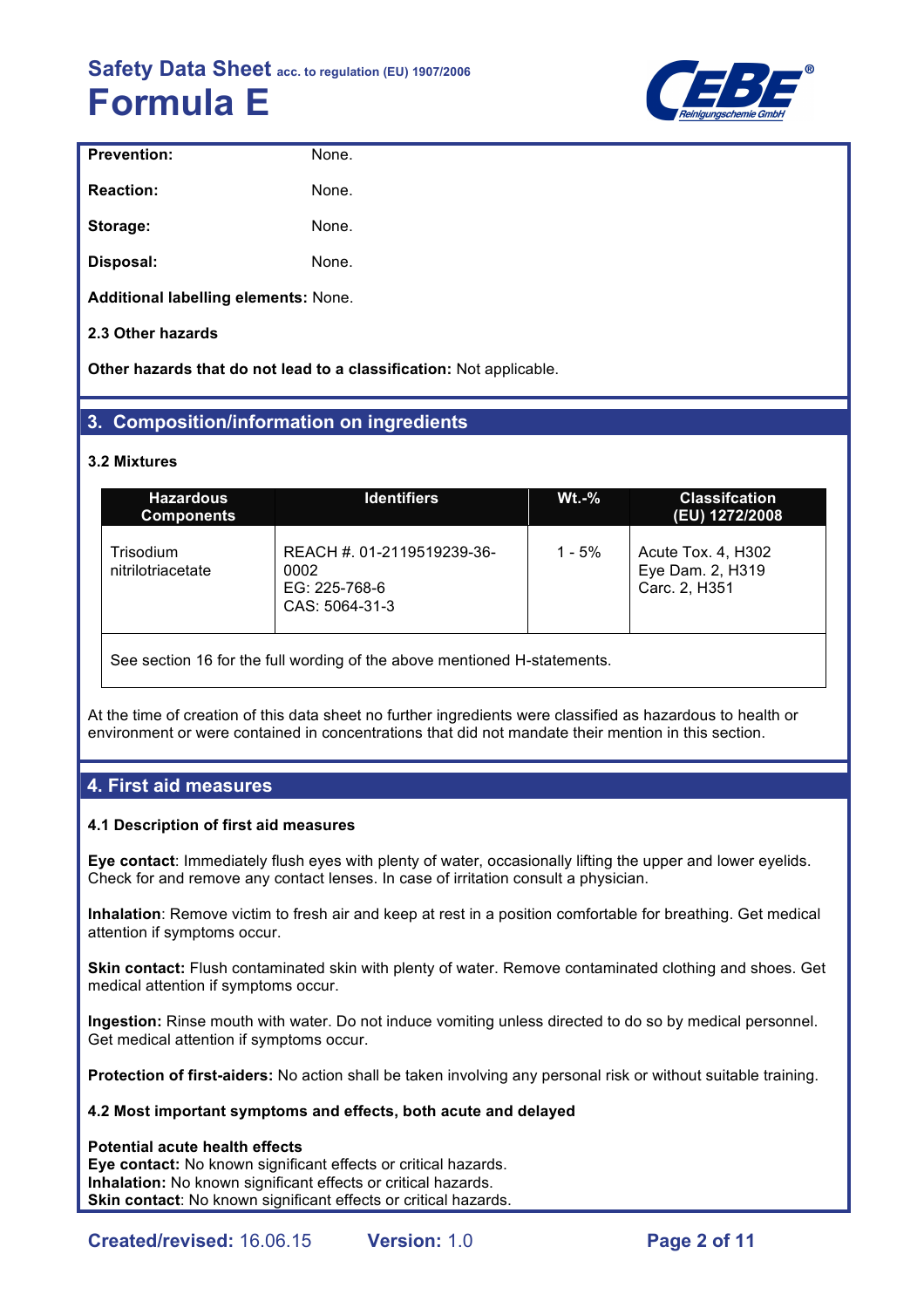

**Ingestion:** No known significant effects or critical hazards.

**Signs / symptoms of overexposure Eye contact**: No specific data. **Inhalation**: No specific data. **Skin contact:** No specific data. **Ingestion:** No specific data.

#### **4.3 Indication of any immediate medical attention and special treatment needed**

**Indications for the physician:** Treat symptomatically. If larger amounts have been swallowed or inhaled consult specialist for poisoning.

**Special treatement:** No special treatment.

### **5. Fire fighting measures**

#### **5.1 Extinguishing media**

**Suitable extinguishing media:** Use an extinguishing agent suitable for the surrounding fire.

**Unsuitable extinguishing media:** None known.

#### **5.2 Special hazards arising from the substance or mixture**

**Hazards from the substance or mixture**: In a fire or if heated, a pressure increase will occur and the container may burst.

**Hazardous combustion products:** Decomposition products may include the following materials: carbon dioxide, carbon monoxide, oxides.

#### **5.3 Advice for firefighters**

**Special precautions for fire- fighters:** In case of fire the scene cordon immediately removing all persons from the danger area. No action shall be taken involving any personal risk or without suitable training. Move containers from fire area if safe to do so. Spray fire-exposed containers with water to cool.

**Special protective equipment for firefighters:** Fire fighters should wear proper protective equipment.

### **6. Accidental release measures**

#### **6.1 Personal precautions, protective equipment and emergency procedures**

**For persons that are not emergency technicians:** No action shall be taken involving any personal risk or without suitable training. Evacuate surrounding areas. Keep unnecessary and unprotected personnel from entering. Do not touch or walk through spilled material. Avoid breathing vapor or mist. Ensure adequate ventilation. In case of insufficient ventilation wear suitable respiratory equipment. Put on appropriate personal protective equipment.

**For first aid personel in case of emergency:** If protective equipment/clothing is needed in case of accidental release, Section 8 should be consulted for appropriate and inappropriate materials. See section 8 for further information on hygiene measures.

#### **6.2 Environmental precautions**

Avoid the proliferation and dispersal of spilled material and contact with soil, waterways, drains and sewers. Inform the relevant authorities if the product has caused environmental pollution (sewers, waterways, soil or air).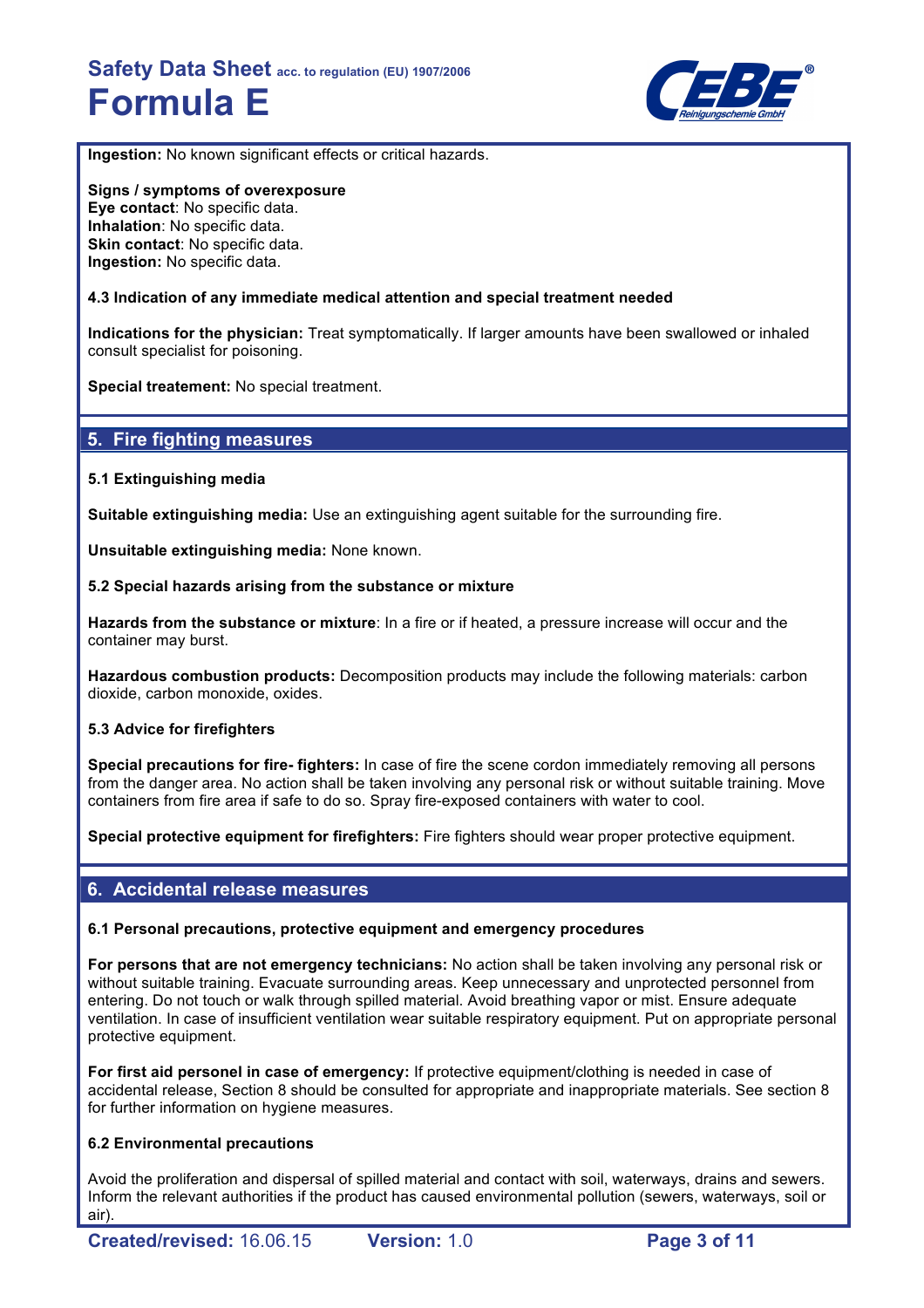

#### **6.3 Methods and materials for containment and cleaning up**

**Small amounts:** Dilute with plenty of water. Absorb with an inert material and place in an appropriate waste disposal.

**Large amounts:** avoid entry into sewers, water courses, basements, or confined areas.Collect spilt material using non-flammable absorption agent (eg. sand, earth, vermiculite or diatomaceous earth) and hand it in for disposal according to local regulations in an appropriate container (see section 13).

#### **6.4 Reference to other sections**

See Section 1 for emergency contact information. See Section 8 for information on appropriate personal protective equipment. See Section 13 for additional waste treatment information.

### **7. Handling and storage**

The information in this section contains generic advice and guidance. The list of Identified Uses in Section 1 should be consulted for any exposure scenario or when exposure scenarios on the available applicationspecific information.

#### **7.1 Precautions for safe handling**

**Protective measures:** Put on appropriate personal protective equipment (see Section 8).

**Advice on general occupational hygiene:** Eating, drinking and smoking should be prohibited in areas where this material is handled, stored and processed. After use or contact with the substance immediately wash hands and face especially before eating, drinking and smoking. Remove contaminated clothing and protective equipment before entering eating areas. See Section 8 for additional information on hygiene measures.

#### **7.2 Conditions for safe storage, including any incompatibilities**

Store between the following temperatures: 0 to 40°C (32 to 104°F). Store in accordance with local regulations. Keep only in original container. Protect from direct sunlight. Store in a dry, cool and wellventilated area, away from incompatible materials (see section 10) and do not store with food and drink. Hold container tightly closed and sealed until ready to use. Containers that have been opened must be carefully resealed and kept upright to prevent leakage. Do not store in unlabelled containers. Use appropriate container to avoid environmental contamination.

#### **7.3 Specific end use(s)**

**Recommendations:** No information available.

#### **8. Exposure controls/personal protection**

The information in this section contains generic advice and guidance. The list of Identified Uses in Section 1 should be consulted for any exposure scenario or when exposure scenarios on the available applicationspecific information.

#### **8.1 Control parameters**

#### **Occupational exposure limit values**

**Name of substance Exposure limit value**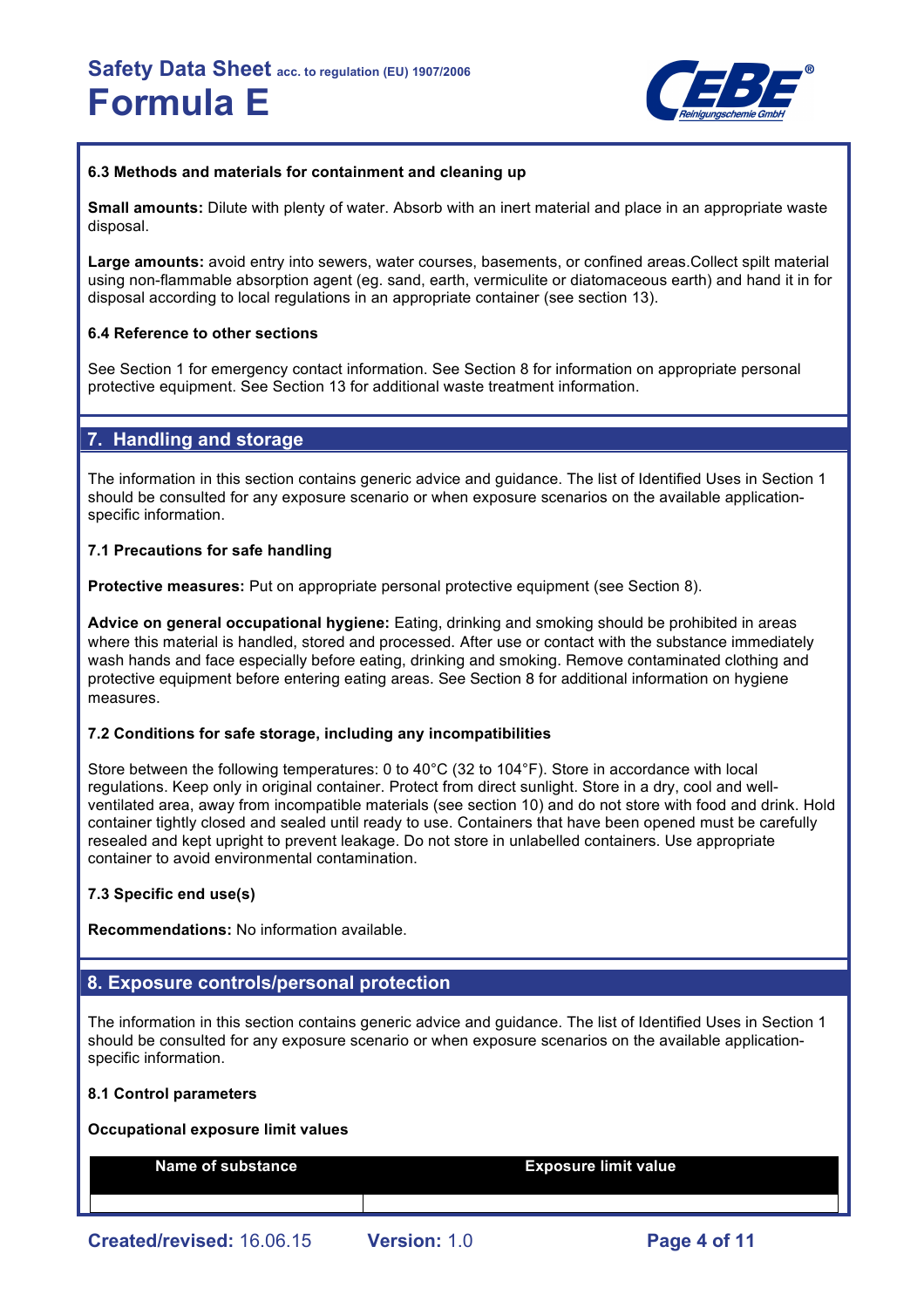

#### **Recommended monitoring procedures**

If this product contains ingredients with exposure limits, monitoring procedures are personal, (related to workplace) or biological monitoring may be required to determine the effectiveness of the ventilation or other control measures and / or the necessity to use respiratory protective equipment. Reference should be made to European Standard EN 689 for methods for the assessment of exposure by inhalation to chemical agents and national guidance documents for methods for the determination of hazardous substances.

#### **Derived effect levels**

Derived No Effect Level - DNEL values:

#### Trisodium nitrilotriacetate:

Workers: Short term exposure - systemic and local effects, Inhalation: 5.25 mg /  $m<sup>3</sup>$ Workers: Long term exposure - systemic and local effects, Inhalation: 3.5 mg /  $m^3$ Consumers: Short term exposure - systemic and local effects, Inhalation: 1.75 mg / m<sup>3</sup> Consumer: Long-term exposure - systemic effects, oral: 0.5 mg / kg bw / day

#### **Predicted effect concentrations**

No Predicted No Effect Concentrations (PNEC) available.

#### **8.2 Limitation and monitoring of exposure**

**Appropriate technical controls:** Use only with adequate ventilation. Process enclosures, local exhaust ventilation or other engineering controls be used to keep worker exposure to airborne contaminants below any recommended or statutory limits. The engineering controls also need to keep gas, vapor or dust concentrations below any lower explosive limits. Use explosion-proof ventilation equipment.

#### **Personal protective measures**

**Hygiene measures:** After handling chemical products and at the end of the working day as well as before eating, smoking and using the toilet thoroughly wash hands, forearms and face. Select appropriate techniques to remove potentially contaminated clothing. Wash contaminated clothing before reusing. Ensure that eyewash stations and safety showers are close to the work area.

**Eye protection / face protection (EN 166):** No special recommendations.

**Hand protection (EN 374):** No special recommendations.

**Skin protection (EN 14605):** Before handling this product the personal protective equipment should be selected on the basis of the task and the associated risks to be carried out and approved by a specialist.

**Other skin protection:** Appropriate footwear and any additional skin protection measures based on the task being performed and the risks involved and should be approved by a specialist.

**Respiratory protection (EN 143, 14387):** Under normal and intended conditions of product use no respirator is required. If workers are exposed to concentrations above the exposure limit, they must use appropriate. certified respirators.

#### **Thermal hazards:** Not applicable.

**Delimitation and monitoring of the environmental exposition:** Emissions from ventilation or work process equipment should be checked to ensure they comply with the requirements of environmental protection legislation. In some cases, fume scrubbers, filters or engineering modifications to the process equipment will be necessary to reduce emissions to acceptable levels.

### **9. Physical and chemical properties**

**9.1 Information on basic physical and chemical properties**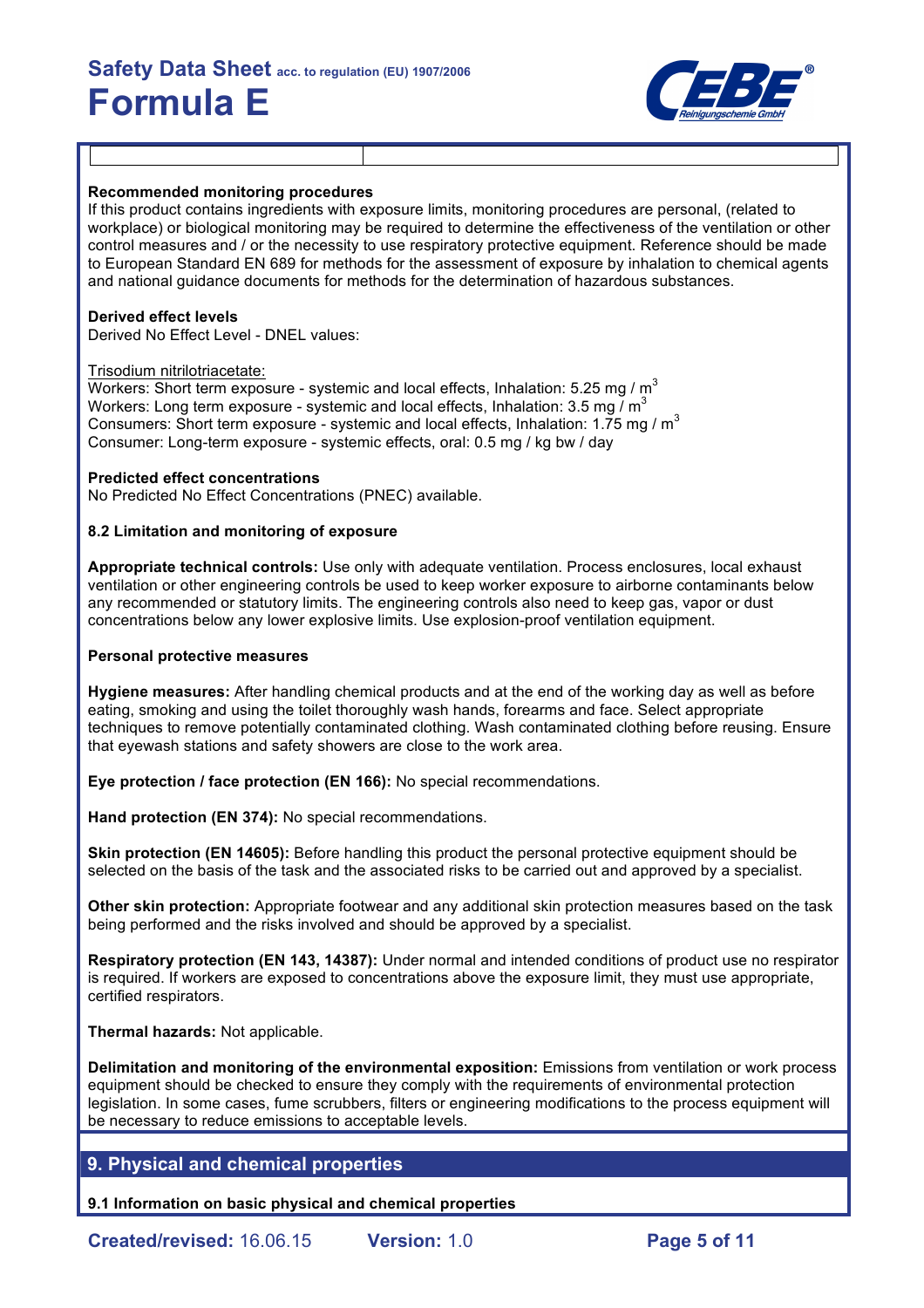

| a)           | Appearance:                                                         | Form: liquid | Color: green                                                                                  |
|--------------|---------------------------------------------------------------------|--------------|-----------------------------------------------------------------------------------------------|
| b)           | Odor: slightly like lime                                            |              |                                                                                               |
| $\mathbf{c}$ |                                                                     |              | Odor threshold: Not applicable and/or not determined for this mixture                         |
| d)           | pH: $11.5 \pm 0.5$ at 20°C                                          |              |                                                                                               |
| e)           |                                                                     |              | Freezing/melting point: Not applicable and/or not determined for this mixture                 |
| f)           |                                                                     |              | Boiling point/boiling range: Not applicable and/or not determined for this mixture            |
| g)           |                                                                     |              | Flash point: Not applicable and/or not determined for this mixture                            |
| h)           |                                                                     |              | <b>Evaporation rate:</b> Not applicable and/or not determined for this mixture                |
| i)           |                                                                     |              | Flammability (solid, gas): Not applicable and/or not determined for this mixture              |
| j)           |                                                                     |              | Upper/lower explosion limit: Not applicable and/or not determined for this mixture            |
| k)           |                                                                     |              | Vapor pressure: Not applicable and/or not determined for this mixture                         |
| I)           |                                                                     |              | Relative vapor density: Not applicable and/or not determined for this mixture                 |
| m)           | <b>Density:</b> $1.095 - 1.115$ g/cm <sup>3</sup>                   |              |                                                                                               |
| n)           | <b>Solubility</b> easily soluble in the following substances: water |              |                                                                                               |
| $\mathsf{o}$ |                                                                     |              | partition coefficient: n-octanol/water: Not applicable and/or not determined for this mixture |
| p)           |                                                                     |              | Ignition temperature: Not applicable and/or not determined for this mixture                   |
| q)           |                                                                     |              | Thermal decomposition: Not applicable and/or not determined for this mixture                  |
| r)           |                                                                     |              | Viscositiy, dynamic: Not applicable and/or not determined for this mixture                    |

- **s) Explosive properties:** Not applicable and/or not determined for this mixture
- **t) Oxidizing properties:** Not applicable and/or not determined for this mixture

#### **9.2 Other information**

No further information available.

# **10. Stability and reactivity**

#### **10.1 Reactivity**

For this product or its ingredients no specific test data related to reactivity are available.

#### **10.2 Chemical stability**

The product is stable.

#### **10.3 Possibility of hazardous reactions**

Dangerous reactions will not occur under normal storage conditions and under normal use.

# **10.4 Conditions to avoid**

No specific data.

#### **10.5 Incompatible materials**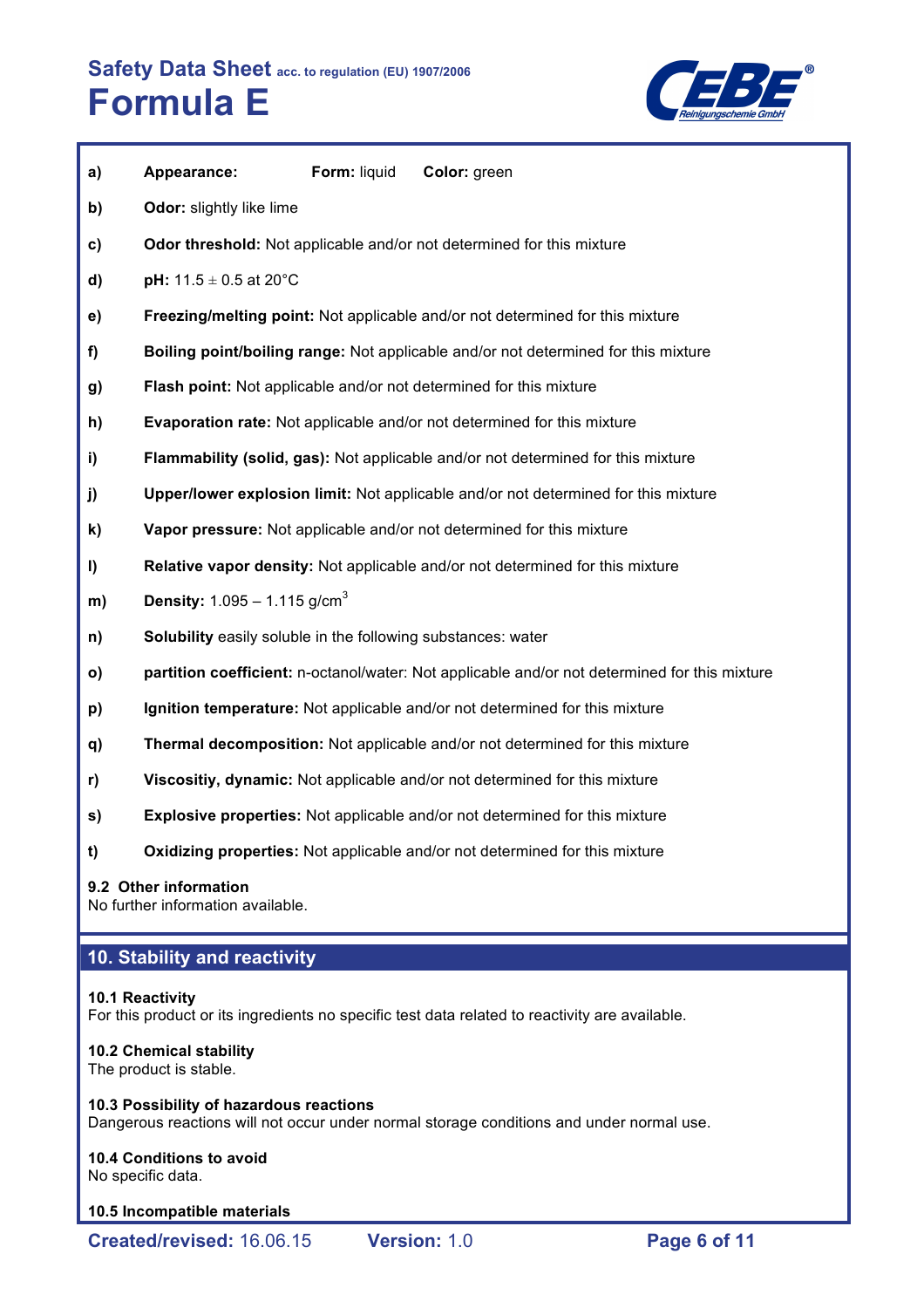

No specific data.

#### **10.6 Hazardous decomposition products**

Under normal conditions of storage and use, hazardous decomposition products should not be produced.

# **11. Toxicological information**

### **11.1 Information on toxicological effects**

**a) acute toxicity:**

| Name of<br><b>Substance</b>    | <b>Result</b>                                              | <b>Species</b>       | Dose                                                    | <b>Exposition</b> |
|--------------------------------|------------------------------------------------------------|----------------------|---------------------------------------------------------|-------------------|
| Trisodium<br>nitrilotriacetate | $LD_{50}$ Oral<br>$LC_{50}$ Inhalative<br>$LD_{50}$ Dermal | Rat<br>Rat<br>Rabbit | 1,000-2,000 mg/kg<br>$> 5$ mg/l 4 h<br>$> 10,000$ mg/kg | -<br>-<br>-       |

**Conclusion/Summary:** Not determined for this mixture.

#### **b) Irritation to skin; c) Irritation to eyes; d) Sensitisation**

| Name of<br><b>Substance</b>    | <b>Result</b>     | <b>Species</b> | <b>Points</b>            | <b>Exposition</b>        | <b>Observation</b>       |
|--------------------------------|-------------------|----------------|--------------------------|--------------------------|--------------------------|
| Trisodium<br>nitrilotriacetate | Eyes - irritating | Rabbit         | $\overline{\phantom{0}}$ | $\overline{\phantom{0}}$ | $\overline{\phantom{0}}$ |

**Conclusion / Summary:** No known significant effects or critical hazards.

**e) Germ cell mutagenicity:**

**Conclusion / Summary:** No known significant effects or critical hazards.

**f) carcinogenicity:**

**Conclusion / Summary:** No known significant effects or critical hazards.

**g) reproductive toxicity:**

**Conclusion / Summary:** No known significant effects or critical hazards.

**h) specific target organ toxicity single exposure Conclusion / Summary:** No known significant effects or critical hazards.

**i) specific target organ toxicity after repeated exposure Conclusion / Summary:** No known significant effects or critical hazards.

**j) Aspiration hazard Conclusion / Summary:** No known significant effects or critical hazards.

**Teratogenicity Conclusion / Summary:** No known significant effects or critical hazards. **Information on the likely routes of exposure:** No known significant effects or critical hazards.

**Potential acute health effects**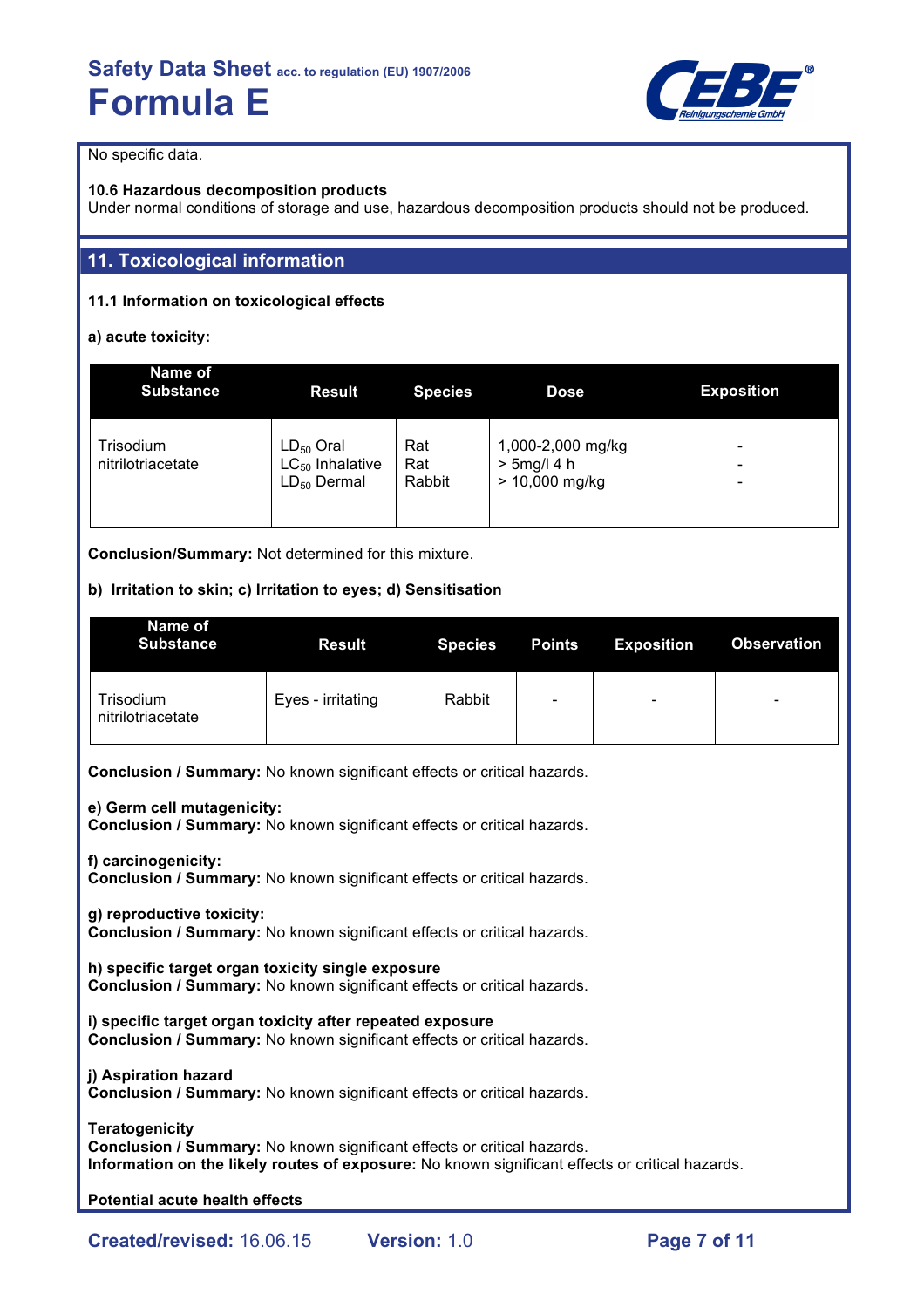

**Inhalation:** No known significant effects or critical hazards. **Ingestion:** No known significant effects or critical hazards. **Skin contact:** No known significant effects or critical hazards. **Eye contact:** No known significant effects or critical hazards.

**Symptoms related to the physical, chemical and toxicological characteristics**

**Inhalation:** No specific data. **Ingestion:** No specific data. **Skin contact:** No specific data. **Eye contact:** No specific data.

**Delayed and immediate effects and also chronic effects from short and long term exposure**

**Short term exposure**

**Potential immediate effects:** Not determined for the mixture. **Potential delayed effects:** Not determined for the mixture.

**Long-term exposure**

**Potential immediate effects:** Not determined for the mixture. **Potential delayed effects:** Not determined for the mixture.

**Potential chronic health effects**

**Conclusion / Summary:** Not determined for the mixture.

**General:** No known significant effects or critical hazards. **Carcinogenicity:** No known significant effects or critical hazards. **Mutagenicity:** No known significant effects or critical hazards. **Teratogenicity:** No known significant effects or critical hazards. **Developmental effects:** No known significant effects or critical hazards. **Fertility effects:** No known significant effects or critical hazards.

**Other information:** Not determined for the preparation.

### **12. Ecological information**

#### **12.1 Toxicity**

| Name of<br>substance        | <b>Result</b>                | <b>Species</b>             | <b>Exposition</b> |
|-----------------------------|------------------------------|----------------------------|-------------------|
| Trisodium nitrilotriacetate | $EC_{50}$ 98 mg/l            | Pimephales<br>Promelas     | 96 hours          |
|                             | $EC_{50} > 91.5$ mg/l        | Gammarus sp.               | 96 hours          |
|                             | $EC_{50}$ 3,200 - 5,600 mg/l | Scenedesmus<br>subspicatus | 72 hours          |
|                             |                              | Pseudomonas<br>fluorescens | 8 hours           |

**Conclusion/Summary:** Not determined for this mixture.

#### **12.2 Persistence and degradability**

**Conclusion/Summary:** The surface active ingredients contained in this product are biologically degradable according to regulation 648/2004 EC.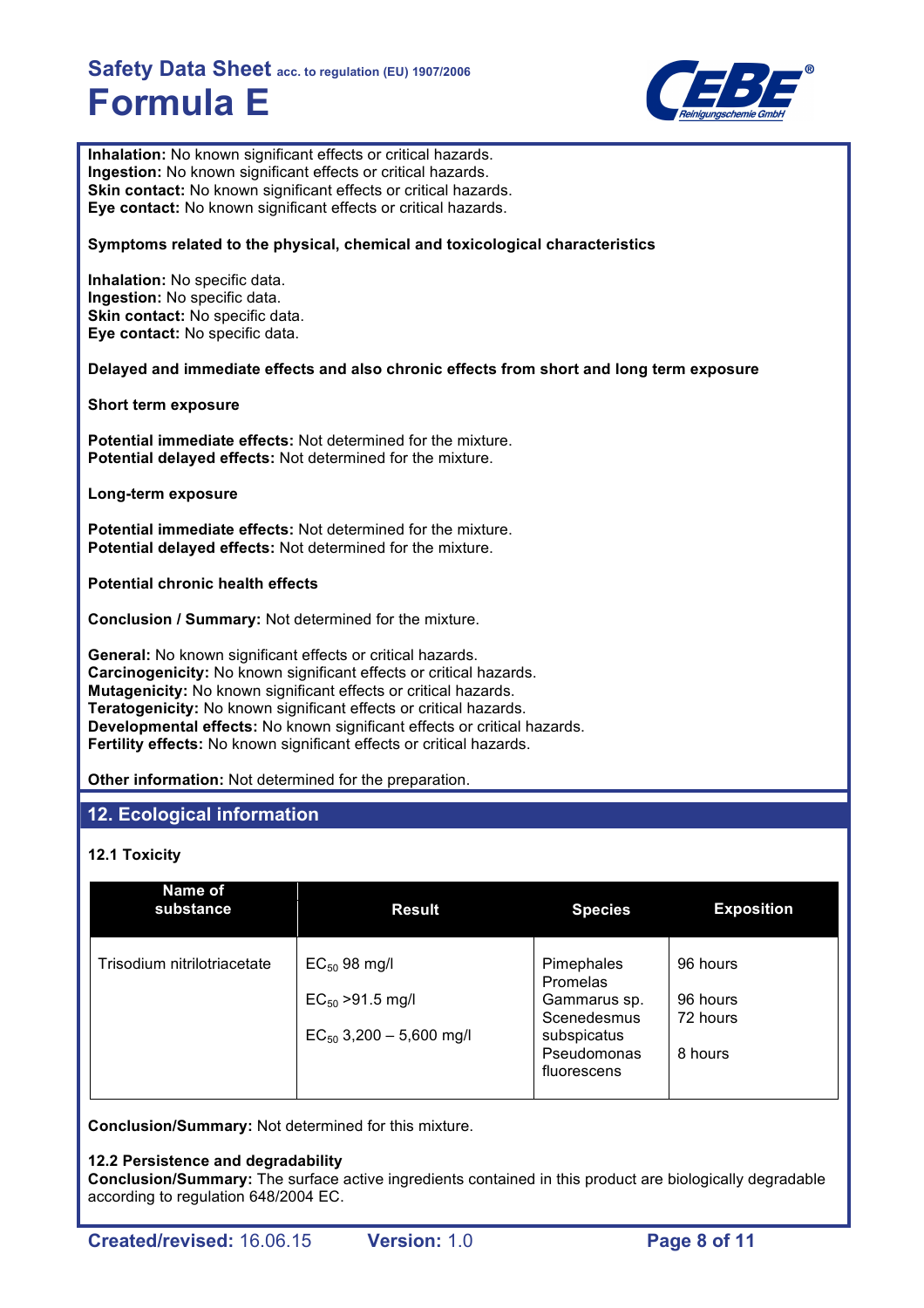

#### **12.3 Bioaccumulative potential**

**Conclusion/Summary:** Not determined for this mixture.

**12.4 Mobility in soil**

**Partition coefficient ground/water (K<sub>oc</sub>):** Not determined for this mixture. **Mobility:** Not determined for this mixture.

**12.5 Results of PBT and vPvB assessment PBT:** not applicable **vPvB:** not applicable

**12.6 Other adverse effects** No special effects or hazards known.

# **13. Disposal considerations**

The information in this section contains generic advice and guidance. The list of Identified Uses in Section 1 should be consulted for any exposure scenario or when exposure scenarios on the available applicationspecific information.

Waste disposal according to EC Directives on waste and hazardous waste. Waste codes should be assigned by the user, preferably in collaboration with the waste disposal authorities.

#### **13.1 Waste treatment methods**

#### **Product**

**Methods of disposal:** The generation of waste should be avoided or minimized wherever possible. Empty containers or liners may retain some product residues. Material and its container must be disposed of in a safe way. Significant quantities of waste product residue should not be disposed of via the foul sewer but processed in a suitable effluent treatment plant. Dispose of surplus and non-recyclable products via a licensed waste disposal contractor. Disposal of this product, solutions and any by-products should at all times comply with the environmental protection requirements and waste disposal legislation and the requirements of local authorities. Avoid the proliferation and dispersal of spilled material and contact with soil, waterways, drains and sewers.

**Hazardous waste:** According to the information available to the supplier at the time of creation/editing of this safety data sheet this product is not regulated as hazardious waste in the sense of EU regulation 2008/98/EC.

#### **Packaging**

**Methods of disposal:** The generation of waste should be avoided or minimized wherever possible. Waste packaging should be recycled.

**Special precautions:** This material and its container must be disposed of in a safe way. Empty containers or liners may retain some product residues. Avoid the proliferation and dispersal of spilled material and contact with soil, waterways, drains and sewers.

# **14. Transport information**

| 14.1 UN Number<br>Not regulated.<br>Not regulated.<br>Not regulated. | <b>ADR/RID</b> | <b>ADR/ADNR</b> | IMDG | <b>IATA</b>    |
|----------------------------------------------------------------------|----------------|-----------------|------|----------------|
|                                                                      |                |                 |      | Not regulated. |
| 14.2 UN proper<br>$\qquad \qquad \blacksquare$<br>-<br>shipping name |                |                 |      |                |

**Created/revised:** 16.06.15 **Version:** 1.0 **Page 9 of 11**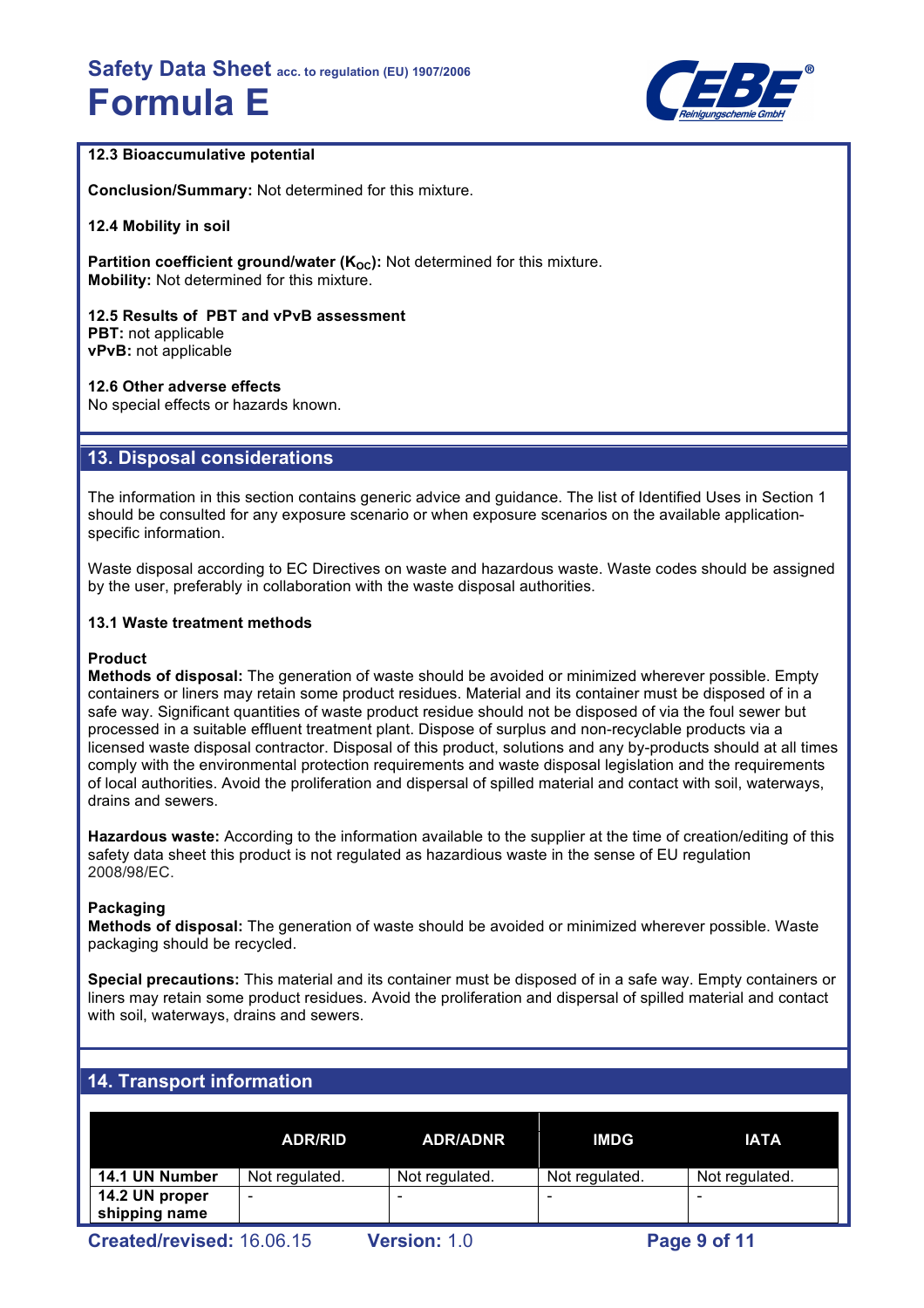

| <b>14.3 Transport</b><br>hazard class(es) | $\overline{\phantom{0}}$ |       |       | $\overline{\phantom{0}}$     |
|-------------------------------------------|--------------------------|-------|-------|------------------------------|
| 14.4 Packing                              |                          |       |       | $\qquad \qquad \blacksquare$ |
| group                                     |                          |       |       |                              |
| 14.5                                      | No.                      | No.   | No.   | No.                          |
| Environmental                             |                          |       |       |                              |
| hazards                                   |                          |       |       |                              |
| 14.6 Special<br>precautions for<br>iuser  | None.                    | None. | None. | None.                        |

**14.7 Transport in bulk according to Annex II of MARPOL 73/78 and the IBC Code** Not applicable.

**Multiplier according to ADR / RID 1.1.6.3:** Not applicable.

**Tunnel restriction code:** Not applicable.

### **15. Regulatory information**

**15.1 Safety, health, and environmental regulations/legislation specific for the substance/mixture**

**EC-Regulation Nr. 1907/2006 (REACh)**

**Appendix XIV - Index of substances that require permission Substances causing special concern:** None of the ingredients is listed.

**Appendix XVII – Restriction of the production, the distribution, and the use of specific hazardous substances, mixtures, ans products:** Not applicable.

**Other EU-Regulations Contents according to 648/2004 EC:** <5% NTA, <5% nonionic surfactants, <5% anionic surfactants, perfume.

**15.2 Chemical safety assessment** This product contains substances that still require substance assessments.

### **16. Other information**

 $\triangleright$  Marks the information that was changed since the last version.

#### **Abbreviations and acronyms:**

ADN/ADNR = European agreement for the international transport of hazardous materials on inland waterways

ADR = European agreement for the international transport of hazardous materials on roads

ATE = Estimation acute toxicity

BCF = Bio concentration factor

CLP = Regulation concerning the classification, labeling, and packaging Verordnung über die Einstufung, Kennzeichnung und Verpackung [Regulation (EC) No. 1272/2008]

CAS = Chemical Abstracts Services Number

DNEL = Derived Non-Effect Level

DPD = Mixture regulation [1999/45/EG]

EC = Europaean Commission

EG = EG-Nummer

EUH-Satz = CLP-specific hazard phrase

IATA = International Aviation Transport Association